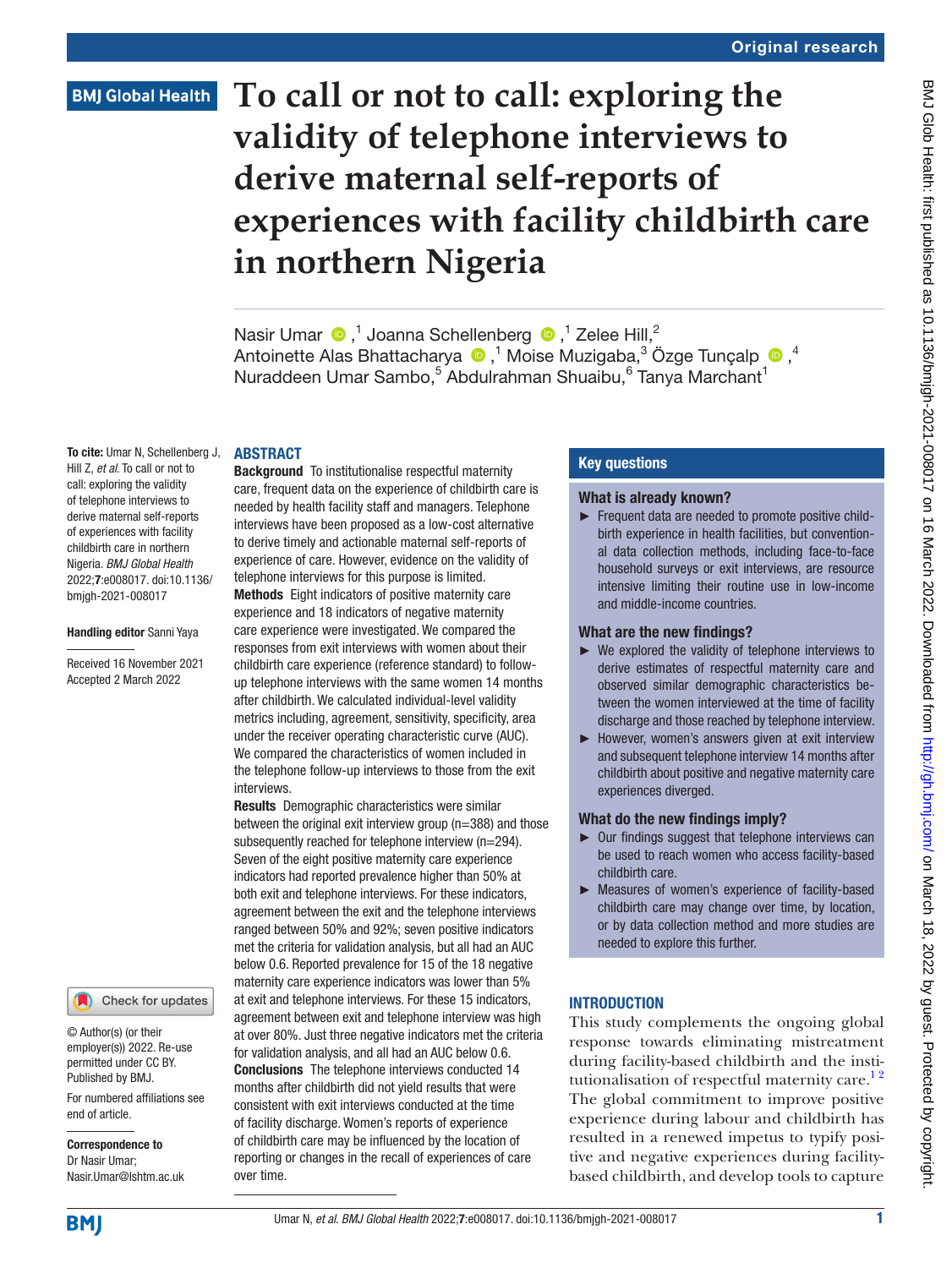and evaluate women's experiences following facilitybased maternity care.<sup>3-11</sup>

In low-income and middle-income countries (LMIC) such as Nigeria, quantitative data on the reported experience of care are mostly sourced through face-to-face community surveys or exit surveys.<sup>12–14</sup> These methods are resource intensive and are typically applied in research settings, mostly as standalone and cross-sectional studies, and do not apply harmonised measurement tools.<sup>12</sup> <sup>15</sup> To have valid, timely and actionable data on the experience of childbirth care, novel methodologies need to be explored.

The proliferation of mobile phone ownership in LMIC presents an opportunity to transform the current methods of data collection via telephone interviews.<sup>[15 16](#page-8-3)</sup> Mobile phones are the fastest adopted technologies in recent times, and ownership cuts across all socioeconomic levels.[15 17](#page-8-3) Mobile phone spread per unique user, a good proxy for mobile phone ownership, is moderate to high in LMIC: 87% in Kenya, 84% in South Africa, 74% in Ghana and 64% in Nigeria.<sup>17</sup>

Compared with face-to-face survey methods, using telephone interviews to collect data from communities could considerably increase the timeliness and reach of data while also reducing cost and logistical challenges.<sup>[15 16 18](#page-8-3)</sup> But they may also introduce selection bias (if phone interviews under-represent people of lower education or economic status) and social desirability bias (if respondents prefer not to answer sensitive questions over the phone).[19 20](#page-8-5) Other possible issues might be reduced credibility of telephone interviewers and respondents being more easily distracted when answering questions over the phone.

There is currently a dearth of evidence on the validity of telephone interviews to derive estimates of respectful maternity care. This study reports the validity of experience of care responses derived from telephone interviews with women who had a childbirth in health facilities in northern Nigeria, when compared with their responses during facility exit interviews.

#### METHODS

#### Study setting

Gombe State, the study setting, is one of the 36 states of the Federal Republic of Nigeria, located in the country's North-East region. Gombe State has an estimated population of 2.6 million, based on population projections from the 2006 national census. About 75% of the state is rural, with a high fertility rate of 7.0 live births per 1000 females aged 15–49. Service utilisation for maternal and newborn health services is low: for example, only 44% of pregnant women sought 4 or more antenatal care visits in 2019, only 28% had a facility-based childbirth and only 21% of the deliveries were conducted by a skilled birth assistant. $21-23$ 

#### Indicator selection

We collected data on 26 experience of maternity care indicators focusing on 8 positive maternity care experiences

and 18 negative maternity care experiences. The negative maternity care experience indicators were drawn from the typology of mistreatment, which included domains of physical abuse, verbal abuse, sexual abuse, stigma and discrimination, failure to meet professional standards of care, poor rapport and communication between women and providers, and health systems conditions and constraints.<sup>12</sup> We referred to the literature on improving quality of maternal and newborn care in health facilities and the earlier literature assessing experience of childbirth care to identify the eight positive maternity care experience indicators (ie, practices that recognise women's preferences and needs).<sup>7</sup>  $^{13}$   $^{24-26}$  The research team agreed on the final list of indicators described in [online supplemental table S1](https://dx.doi.org/10.1136/bmjgh-2021-008017) through discussion and consensus.

#### Data collection

The study was nested within a programme of work aimed at understanding the quality of maternal and newborn care in Gombe State, Nigeria.<sup>27</sup> We collected exit interview data from mothers in 10 primary healthcare (PHC) facilities, in Gombe State, in August–September 2019. Mothers were eligible and invited for the exit interviews if they were discharged (usually within 24 hours of childbirth) with a live baby following facility-based childbirth and provided informed consent to participate in the study. The exit interviews were conducted in Hausa. The exit interview instrument covered demographic information of study participants, the content of care provided to the mother and the newborn, and experiences of facility-based childbirth care. Women were also asked about their access to mobile phones and, for those with access, permission to make a follow-up call in the future was solicited.

In October–November 2020, we conducted telephone interviews with the same mothers surveyed during exit survey. Only mothers that participated in the exit interviews, provided telephone numbers and consent were included in the follow-up telephone interviews. In both exit interviews and telephone interviews, mothers were asked the same questions about their experience of facility-based childbirth care [\(online supplemental table](https://dx.doi.org/10.1136/bmjgh-2021-008017) [S1](https://dx.doi.org/10.1136/bmjgh-2021-008017)), with responses to questions dichotomised as 'experienced an event' (yes) and 'not experienced an event'  $(no)$ <sup>[28](#page-8-9)</sup>

All interviewers for both exit and telephone interviews were from Gombe State and were trained in-house for 5 days to familiarise themselves with the questionnaires and data collection procedures, followed by a full pilot and refinement of the study tool. To ensure confidentiality, all the exit interviews were conducted in an area reserved for the interviews or in a separate room within the health facilities. For the telephone interviews, women were encouraged to find a quiet place at home conducive for the telephone interview. The exit interview data were collected in 10 facilities, with 2 trained data collectors and a supervisor working in shifts covering day and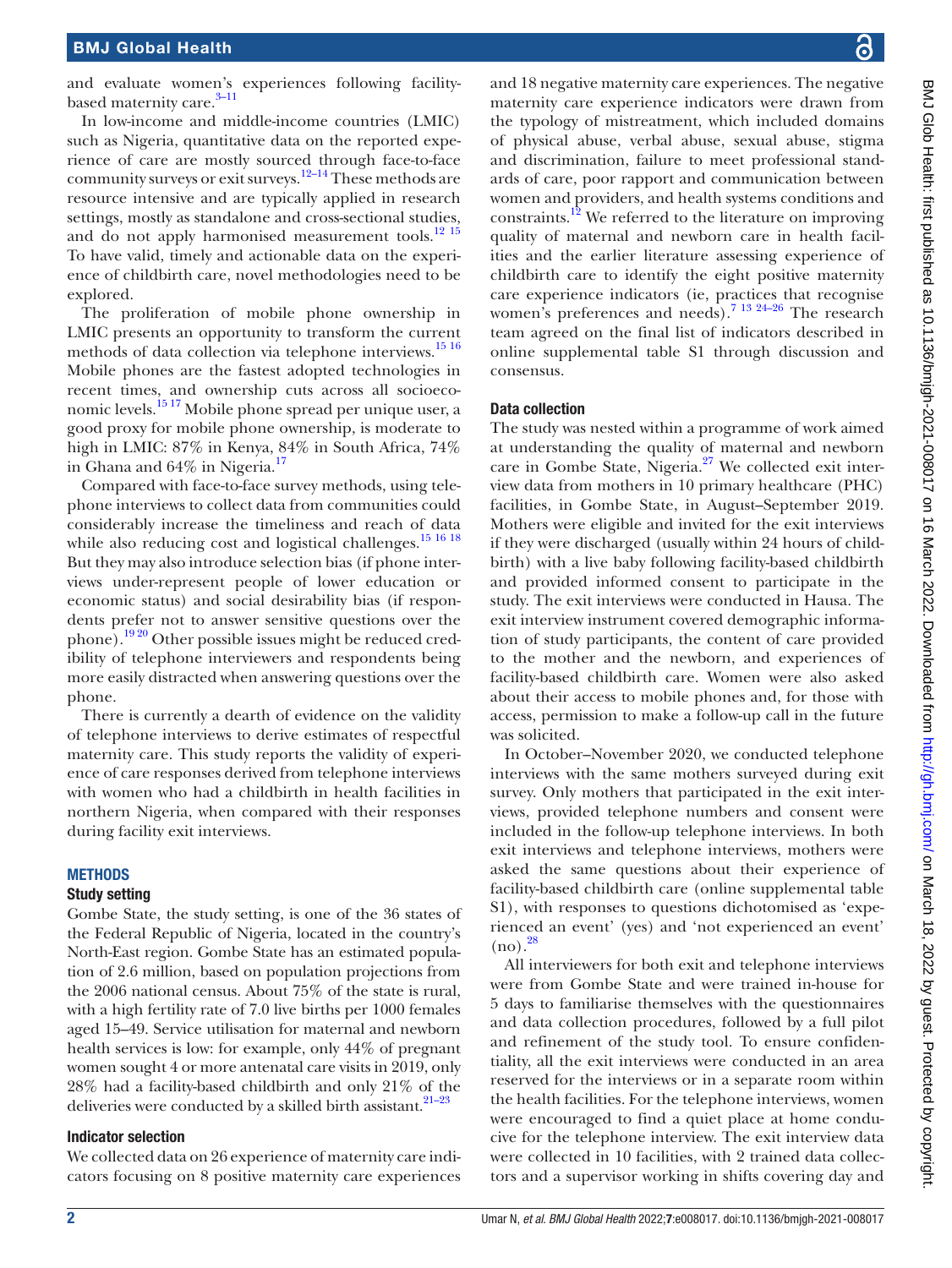night deliveries, 7 days a week for approximately 4 weeks. The telephone interviews were completed in 2 weeks by three data collectors conducting approximately 10 telephone interviews per day. In both the exit and telephone interviews, women were assured that any information collected about them would be kept private and that all data including name, phone number their contact details and interview answers would be fully anonymised.

## Sample size

A minimum sample size of 294 women interviewed at exit and at follow-up telephone interviews was estimated to be adequate to estimate sensitivity, specificity and AUC as an overall index of accuracy. This estimate was based on 50% prevalence of indicators from exit interviews (reference standard) and a set sensitivity of 75%±7% precision, specificity of  $75\% \pm 7\%$  precision, type 1 error of 0.05, assuming a normal approximation to a binomial distri-bution.<sup>[29](#page-8-10)</sup>

### Statistical analysis

Exit survey and the telephone interviews were matched by unique participant id. All analyses were conducted using STATA V.16 ([www.stata.com\)](www.stata.com). For the validation analysis, exit survey measures of positive and negative maternity care experiences were used as the reference standard and compared with telephone interview responses with the same mothers.

We tabulated the mother's characteristics at exit survey (all women interviewed without a mobile phone) and follow-up telephone interview to compare demographics and childbirth environment characteristics. We determined the prevalence of positive and negative maternity care experiences for each indicator by the measurement method. Exit interview and telephone interview responses were cross tabulated to construct two-by-two tables, excluding any do not know responses. We calculated per cent agreement between the exit and the telephone interviews. We calculated the sensitivity (true positive rate) and specificity (true negative rate) for each indicator. We quantified the area under the receiver operating characteristic curve (AUC) and estimated 95% CI assuming a binomial distribution. Because this study population included a large number of women with no formal education, we explored the association of educational status (not educated/ educated) of mothers with their reporting consistency for positive maternity care experience measures using the rocreg command in STATA.<sup>30</sup> Consistent with the recommendation by Munos *et al,*[31](#page-8-12) indicators with very low or very high prevalence, that resulted in fewer than five counts per cell in the twoby-two tables, were included in tabulations for transparency but cannot be interpreted with confidence. An AUC value of 0.5 reflects a random guess while 1.0 reflects perfect accuracy.<sup>31</sup> We presented findings below in line with Strengthening the Reporting of Observational Studies in Epidemiology statement.<sup>3</sup>



<span id="page-2-0"></span>Figure 1 Flow of participants through enrolment at exit interview and follow-up through telephone interview.

#### Patient and public involvement

A preliminary consultation with a different set of women was conducted prior to the main telephone interviews to pretest the telephone interview protocol for appropriateness and understanding. We asked the respondents for feedback about the telephone interview procedures including perceived difficulty, compatibility and clarity of instructions. We used respondent's inputs to refine the telephone interview protocol.

## **RESULTS**

Results on the sample characteristics, reported facility childbirth experience in exit and telephone interviews, validation of positive and negative maternity care experience measures are presented below.

## Sample characteristics

A total of 388 mothers participated in the exit survey, 349 of whom provided telephone numbers and agreed to a follow-up telephone interview; subsequently 294 mothers were successfully interviewed 1 year later by telephone and none of the women reached refused to participate [\(figure](#page-2-0) 1). From the exit survey, mother's age at the time of childbirth ranged from 15 to 43 years, with a median of 25 years of age (IQR: 20–30 years). Approximately 50% of the mothers had at least four prior births, about 40% of mothers had no formal education, and 99% were married. About 66% of births were attended by a community health extension worker (CHEW) or junior CHEW ([table](#page-3-0) 1). Demographic characteristics were similar between the original exit interview group (n=388) and those reached in followed-up telephone interview  $(n=294)$ .

#### Positive maternity care experience measures

For the exit interviews, the prevalence of positive maternity care events (ie, practices that recognise women's preferences and needs) ranged between 55% for the indicator 'Were the steps involved in every examination during labour and delivery explained to you?' and 92%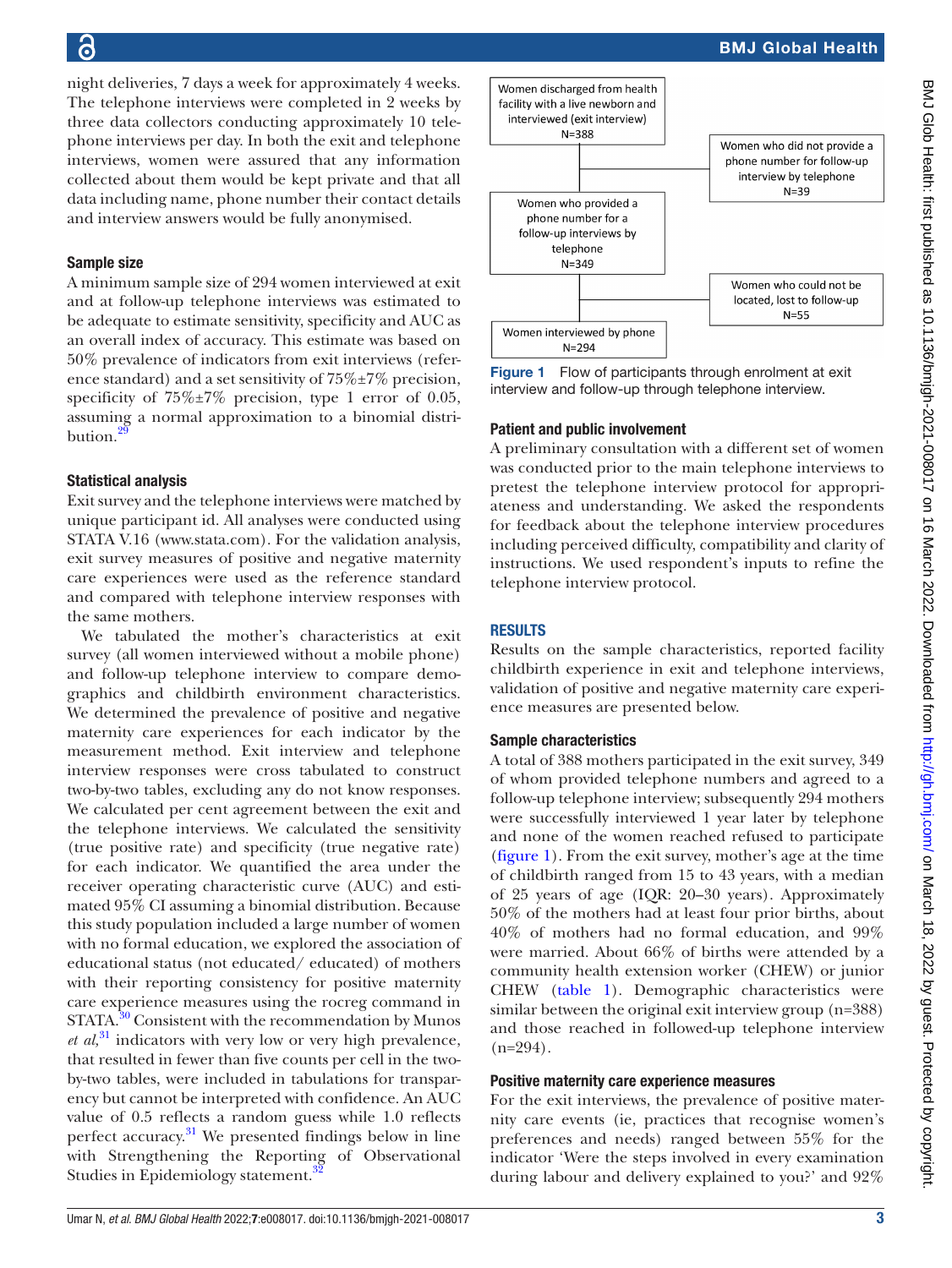<span id="page-3-0"></span>

| Characteristics and delivery setting of respondents in exit interviews and telephone follow-up interviews<br>Table 1 |                                       |                                            |                  |  |  |  |  |  |
|----------------------------------------------------------------------------------------------------------------------|---------------------------------------|--------------------------------------------|------------------|--|--|--|--|--|
|                                                                                                                      | <b>Exit interview</b><br>N=388, N (%) | <b>Telephone interview</b><br>N=294, N (%) | $\chi^2$ p value |  |  |  |  |  |
| Age of woman at delivery                                                                                             |                                       |                                            |                  |  |  |  |  |  |
| $15 - 19$                                                                                                            | 44 (11)                               | 31(11)                                     |                  |  |  |  |  |  |
| $20 - 24$                                                                                                            | 138 (36)                              | 102 (35)                                   |                  |  |  |  |  |  |
| $25 - 29$                                                                                                            | 108 (28)                              | 85 (29)                                    |                  |  |  |  |  |  |
| $30 - 34$                                                                                                            | 55(14)                                | 44 (15)                                    |                  |  |  |  |  |  |
| >34                                                                                                                  | 43 (11)                               | 32(10)                                     | 0.999            |  |  |  |  |  |
| Prior parity                                                                                                         |                                       |                                            |                  |  |  |  |  |  |
| 0                                                                                                                    | 76 (20)                               | 53 (18)                                    |                  |  |  |  |  |  |
| $1 - 3$                                                                                                              | 120(31)                               | 92(31)                                     |                  |  |  |  |  |  |
| 4 or more                                                                                                            | 192 (49)                              | 149 (51)                                   | 0.869            |  |  |  |  |  |
| <b>Educational attainment</b>                                                                                        |                                       |                                            |                  |  |  |  |  |  |
| None                                                                                                                 | 167 (43)                              | 114 (39)                                   |                  |  |  |  |  |  |
| Primary                                                                                                              | 78 (20)                               | 60 (20)                                    |                  |  |  |  |  |  |
| Secondary                                                                                                            | 128 (33)                              | 106 (36)                                   |                  |  |  |  |  |  |
| Higher                                                                                                               | 15(4)                                 | 14(5)                                      | 0.827            |  |  |  |  |  |
| Time of delivery                                                                                                     |                                       |                                            |                  |  |  |  |  |  |
| Day, 08:00-18:59                                                                                                     | 238 (61)                              | 174 (59)                                   |                  |  |  |  |  |  |
| Night, 19:00-07:59                                                                                                   | 150 (39)                              | 120(41)                                    | 0.682            |  |  |  |  |  |
| Day of delivery                                                                                                      |                                       |                                            |                  |  |  |  |  |  |
| Weekday                                                                                                              | 289 (74)                              | 221 (75)                                   |                  |  |  |  |  |  |
| Weekend                                                                                                              | 99 (26)                               | 73 (25)                                    | 0.820            |  |  |  |  |  |
| Main provider during labour and delivery                                                                             |                                       |                                            |                  |  |  |  |  |  |
| Doctor, nurse, or midwife                                                                                            | 59 (15)                               | 48 (16)                                    |                  |  |  |  |  |  |
| Community health extension worker (CHEW), junior CHEW                                                                | 257 (66)                              | 194 (66)                                   |                  |  |  |  |  |  |
| Hospital assistant                                                                                                   | 18(5)                                 | 10(3)                                      |                  |  |  |  |  |  |
| Other facility staff                                                                                                 | 37(10)                                | 26(9)                                      |                  |  |  |  |  |  |
| Other non-staff, including traditional birth attendant                                                               | 17(4)                                 | 16(5)                                      | 0.875            |  |  |  |  |  |

for the indicator 'Were you respectfully greeted by health workers when they first saw you?' From the telephone interviews, the range in prevalence was 63%–98%. The only exception was 'Were you asked which position you would like to deliver in?' which had lower reported levels: 30% in the exit and 29% in the telephone interviews ([table](#page-4-0) 2).

Across positive maternity care experience indicators, agreement between the exit and the telephone interviews ranged between 50% and 92% ([table](#page-4-0) 2). Seven indicators had enough data to calculate AUC and among these the sensitivity of the telephone interviews ranged between 33% and 88%, the specificity ranged between 8% and 72%, while the AUC ranged between 0.48 and 0.58, reflecting very poor validity overall. The effect of mother's education on reporting consistency was a 12% (on whether women had a support person present during labour and childbirth) and a 17% (on whether women were asked which position they would like to deliver in) reduction in agreement between reference standard and

repeat interview for educated women relative to noneducated women.

## Negative maternity care experience measures

At exit interview, 15 of the 18 negative maternity care experience indicators had reported prevalence lower than 5% and had fewer than five counts per cell in the two-by-two tables. For all these indicators, the per cent agreement during phone interview was high at over 80%. For 12 of these 15 indicators, reported prevalence was higher at the telephone interview than the exit interview, but prevalence remained low and the 95% CIs overlapped for all except the indicator 'dismissing concerns of women during labour and childbirth' which increased from 0.1% (95% CI 0 to 2) to 4% (95% CI 3 to 7); and the indicator 'being detained in a facility for failure to pay for services' which increased from 0.3% (95% CI 0 to 2) to 8% (95% CI 4 to 16).

Three negative maternity care experience indicators had at least five counts per cell in the two-by-two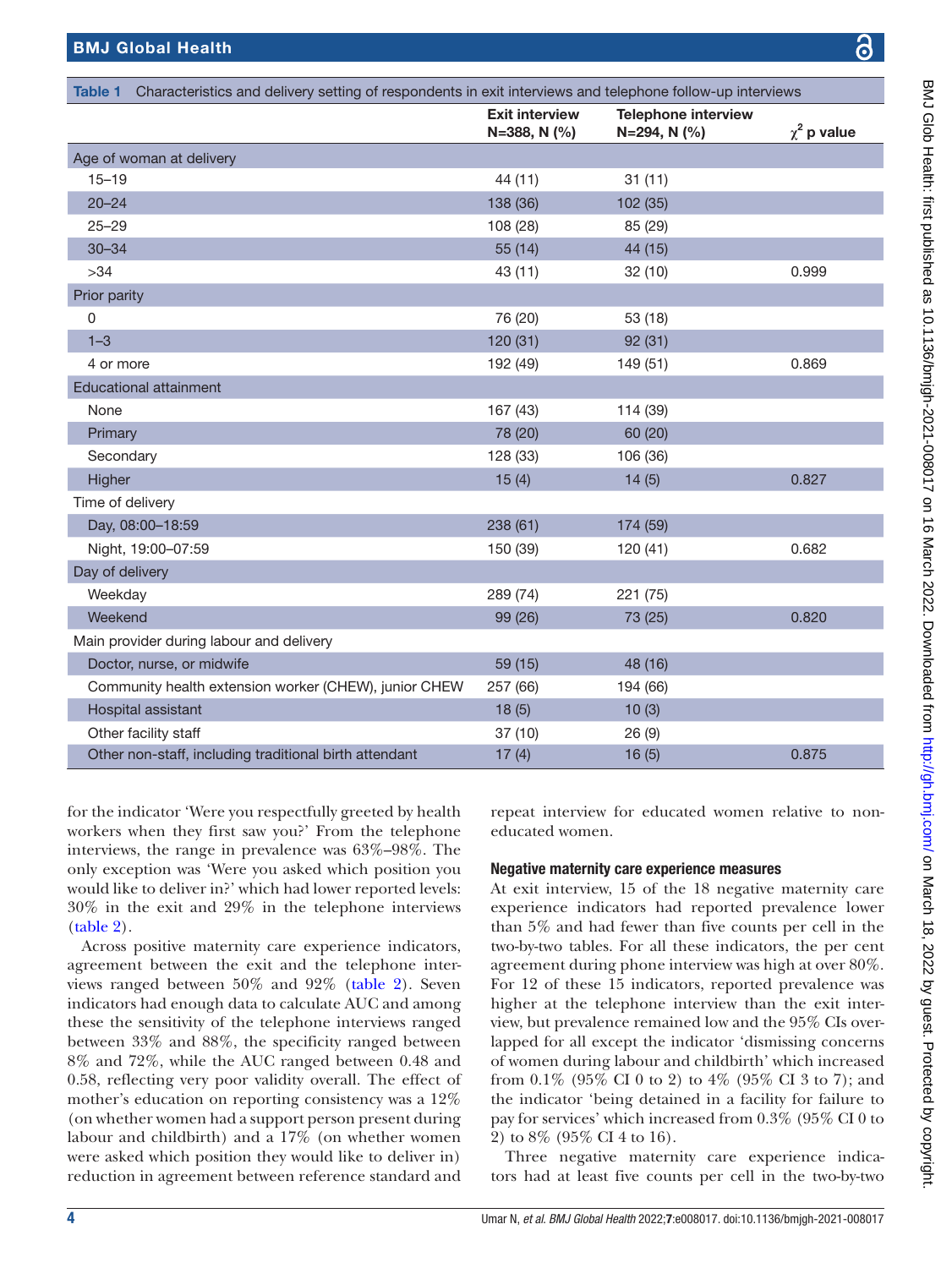<span id="page-4-0"></span>Table 2 Validation of women's self-reports of positive maternity care experiences comparing telephone interview responses to exit interviews as reference standard

| <b>Exit interview</b><br>$(N=388)$                                                        | <b>Telephone interview</b><br>$(N=294)$                             |                    |     | <b>Matched pairs</b>       |           |                                          |                                           |                                   |                                              |  |
|-------------------------------------------------------------------------------------------|---------------------------------------------------------------------|--------------------|-----|----------------------------|-----------|------------------------------------------|-------------------------------------------|-----------------------------------|----------------------------------------------|--|
| <b>Prevalence</b><br>(95% CI)                                                             | Prevalence<br>(95% CI)                                              | Do not know<br>(%) | N   | Agreement <5 counts<br>(%) | per cell  | <b>Sensitivity</b><br>$(95% \text{ Cl})$ | <b>Specificity</b><br>$(95\% \text{ Cl})$ | <b>AUC</b><br>(95% CI)            | <b>ROC</b> reat<br>$(\beta 95\% \text{ Cl})$ |  |
| Were you respectfully greeted by health workers when they first saw you?                  |                                                                     |                    |     |                            |           |                                          |                                           |                                   |                                              |  |
| 92<br>(82 to 97)                                                                          | 99<br>(95 to 100)                                                   | $\Omega$           | 294 | 92                         | Yes       | 99<br>(97 to 100)                        | $\Omega$<br>(0 to 16)                     | 0.49<br>$(0.49 \text{ to } 0.50)$ |                                              |  |
| Were you encouraged to have some light food during labour and delivery?                   |                                                                     |                    |     |                            |           |                                          |                                           |                                   |                                              |  |
| 91<br>(83 to 96)                                                                          | 66<br>(60 to 72)                                                    | $\mathbf 0$        | 293 | 66                         | No        | 68<br>(62 to 73)                         | 48<br>(28 to 69)                          | 0.58<br>$(0.48 \text{ to } 0.68)$ | 0.39<br>$(-0.03 \text{ to } 0.83)$           |  |
| Were you encouraged to move and change position during labour?                            |                                                                     |                    |     |                            |           |                                          |                                           |                                   |                                              |  |
| 79<br>(59 to 91)                                                                          | 71<br>(63 to 78)                                                    | $\Omega$           | 294 | 63                         | No        | 72<br>(66 to 78)                         | 30<br>(19 to 43)                          | 0.51<br>$(0.44 \text{ to } 0.57)$ | $-0.24$<br>$(0.50 \text{ to } 0.03)$         |  |
|                                                                                           | Did you have a support person present during labour and childbirth? |                    |     |                            |           |                                          |                                           |                                   |                                              |  |
| 69<br>(49 to 84)                                                                          | 89<br>(84 to 92)                                                    | $\mathbf 0$        | 293 | 65                         | No        | 88<br>(83 to 92)                         | 8<br>(3 to 16)                            | 0.48<br>$(0.44 \text{ to } 0.52)$ | $-0.12*$<br>$(-0.25 \text{ to } 0.002)$      |  |
| Were you encouraged to have a support person present during labour and childbirth?        |                                                                     |                    |     |                            |           |                                          |                                           |                                   |                                              |  |
| 68<br>(45 to 84)                                                                          | 81<br>(74 to 87)                                                    | $\Omega$           | 294 | 60                         | No        | 80<br>(74 to 85)                         | 17<br>(10 to 26)                          | 0.49<br>$(0.44 \text{ to } 0.53)$ | 0.06<br>$(-0.11$ to 0.23)                    |  |
| Were you encouraged to ask any questions?                                                 |                                                                     |                    |     |                            |           |                                          |                                           |                                   |                                              |  |
| 58<br>(43 to 72)                                                                          | 64<br>(55 to 72)                                                    | $\mathbf{1}$       | 291 | 52                         | <b>No</b> | 35<br>(27 to 44)                         | 64<br>(56 to 71)                          | 0.49<br>$(0.44 \text{ to } 0.55)$ | 0.10<br>$(-0.08 \text{ to } 0.27)$           |  |
| Were the steps involved in every examination during labour and delivery explained to you? |                                                                     |                    |     |                            |           |                                          |                                           |                                   |                                              |  |
| 55<br>(42 to 68)                                                                          | 63<br>(56 to 70)                                                    | 2                  | 288 | 50                         | <b>No</b> | 63<br>(55 to 70)                         | 34<br>(26 to 43)                          | 0.48<br>$(0.43 \text{ to } 0.54)$ | $-0.05$<br>$(-0.23 \text{ to } 0.12)$        |  |
| Were you asked which position you would like to deliver in?                               |                                                                     |                    |     |                            |           |                                          |                                           |                                   |                                              |  |
| 30<br>(12 to 57)                                                                          | 29<br>(22 to 37)                                                    | 0                  | 293 | 60                         | <b>No</b> | 33<br>(23 to 44)                         | 72<br>(65 to 78)                          | 0.52<br>$(0.46 \text{ to } 0.58)$ | $-0.17**$<br>$(-0.30 \text{ to } -0.05)$     |  |

 $*$ p<0.01,  $*$ p=0.05.

†ROC regression coefficient for relationship with educational status of mother (note educated as constant).

AUC, area under the receiver operating characteristic curve.

tables. The percentage of women reporting that their 'birth attendant did not respect the woman's choice of preferred birth position' saw a large increase from 5% (95% CI 2 to 14) at exit to 31% (95% CI 26 to 35) in the telephone interview, with 68% agreement. Reporting *'*denial or lack of birth companion during childbirth' increased from 17% (95% CI 8 to 32) of women at exit to 31% (95% CI 25 to 38) at telephone interview, but with overlapping 95% CIs, and with 63% agreement. And the percentage of women reporting a 'lack of privacy during childbirth' did not change by method, being 12% (95% CI 2 to 51) at exit and  $11\%$  (95% CI 6 to 20) at phone interview, with 80% agreement. For each of these three indicators, as for all other negative maternity care experience measures, results suggest very poor validity of phone interview responses against exit interview responses, with AUC ranging between 0.48 and 0.60 [\(table](#page-5-0) 3).

#### **DISCUSSION**

In this study, we defined data from exit interviews of mother's self-report of childbirth experience following facility birth in August–September 2019 as the 'reference

standard' and compared this with data from follow-up telephone interviews of the same mothers a year later and estimated individual-level validity metrics.

We found the demographic characteristics of participants reached by telephone to be comparable to those of women interviewed through the exit survey. This is in line with recent studies showing that mobile phone coverage and ownership have dramatically changed globally in the last decades, allowing for telephone survey methods to generate samples comparable to face-to-face surveys, even in rural settings.<sup>28 33</sup>

Of the eight positive maternity care experience indicators, at exit from facility the majority of women reported receiving each positive practice with the exception of being asked about a preferred delivery position. We discerned no systematic pattern of change in prevalence between the two survey methods. However, for all positive indicators, the telephone interviews did not yield results consistent with exit interviews conducted at the time of facility discharge.

Of the 18 negative maternity care experience indicators, the reported prevalence was generally very low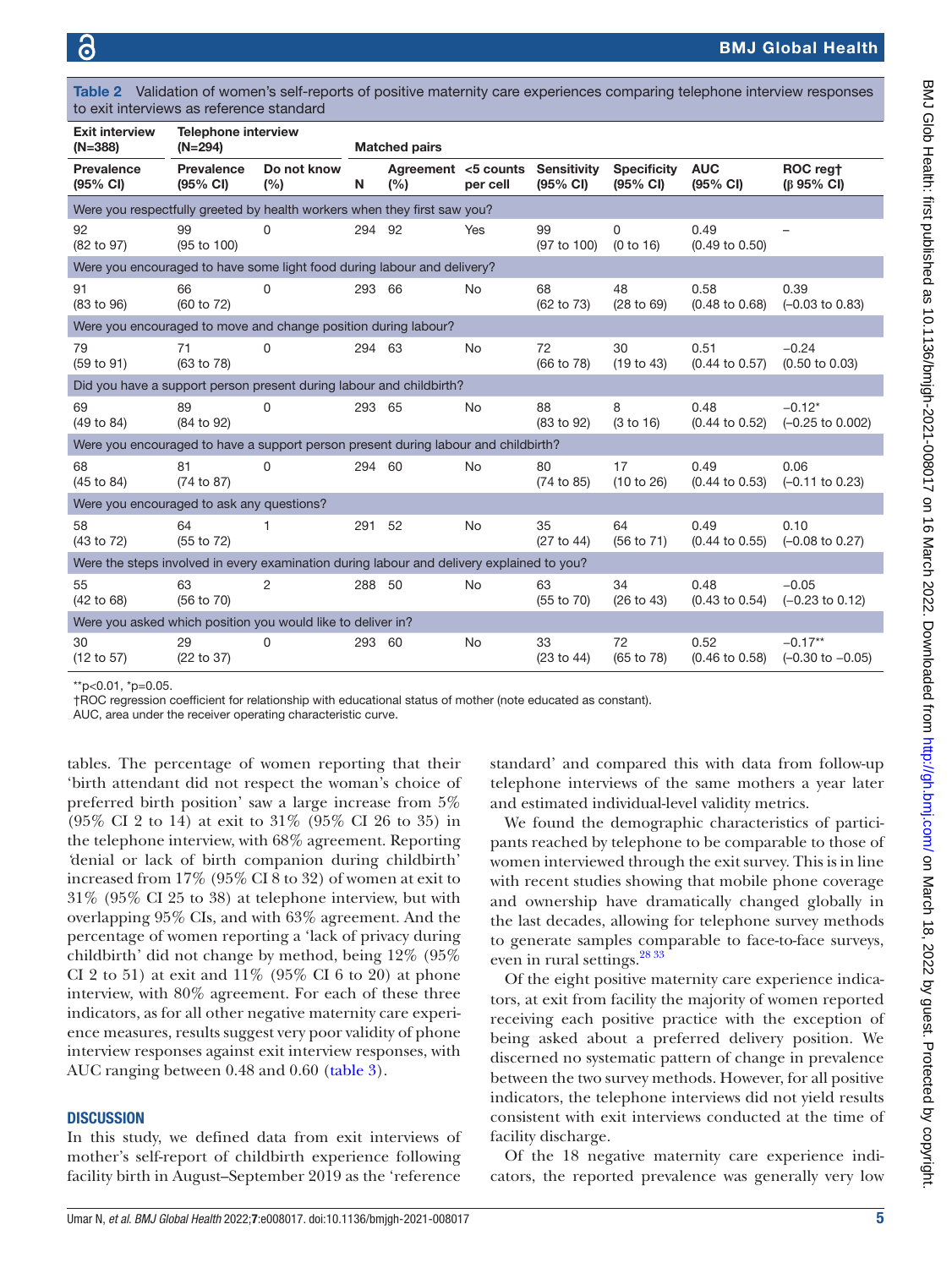<span id="page-5-0"></span>

| Table 3 Validation of women's self-reports of negative maternity care experiences comparing telephone interview responses<br>to exit interviews as reference standard |                                         |                    |     |                  |                       |                                |                                  |                                   |  |  |  |
|-----------------------------------------------------------------------------------------------------------------------------------------------------------------------|-----------------------------------------|--------------------|-----|------------------|-----------------------|--------------------------------|----------------------------------|-----------------------------------|--|--|--|
| <b>Exit interview</b><br>$(N=388)$                                                                                                                                    | <b>Telephone interview</b><br>$(N=294)$ |                    |     |                  | <b>Matched pairs</b>  |                                |                                  |                                   |  |  |  |
| <b>Prevalence</b><br>(95% CI)                                                                                                                                         | <b>Prevalence</b><br>(95% CI)           | Do not know<br>(%) | N   | Agreement<br>(%) | <5 counts<br>per cell | <b>Sensitivity</b><br>(95% CI) | <b>Specificity</b><br>$(95%$ CI) | <b>AUC</b><br>(95% CI)            |  |  |  |
| Denial or lack of birth companions during labour and delivery?                                                                                                        |                                         |                    |     |                  |                       |                                |                                  |                                   |  |  |  |
| 17<br>(8 to 32)                                                                                                                                                       | 31<br>(25 to 38)                        | 0                  | 293 | 63               | No                    | 32<br>(19 to 47)               | 69<br>(63 to 75)                 | 0.50<br>(0.43 to 0.58)            |  |  |  |
| Lack of privacy                                                                                                                                                       |                                         |                    |     |                  |                       |                                |                                  |                                   |  |  |  |
| 12<br>(2 to 51)                                                                                                                                                       | 11<br>(6 to 20)                         | 0                  | 293 | 80               | No                    | 13<br>(4 to 28)                | 89<br>(85 to 93)                 | 0.51<br>$(0.46 \text{ to } 0.57)$ |  |  |  |
| Skilled attendant absent at time of delivery?                                                                                                                         |                                         |                    |     |                  |                       |                                |                                  |                                   |  |  |  |
| 5<br>(1 to 18)                                                                                                                                                        | 3<br>$(2 \text{ to } 5)$                | 1                  | 291 | 93               | Yes                   | 0<br>(0 to 27)                 | 97<br>(94 to 99)                 | 0.48<br>$(0.47 \text{ to } 0.49)$ |  |  |  |
| BA did not respect woman choice of preferred birth positions?                                                                                                         |                                         |                    |     |                  |                       |                                |                                  |                                   |  |  |  |
| 5<br>$(1.6 \text{ to } 14)$                                                                                                                                           | 31<br>(26 to 35)                        | 2                  | 289 | 68               | No                    | 39<br>(14 to 68)               | 69<br>(63 to 75)                 | 0.54<br>$(0.40 \text{ to } 0.68)$ |  |  |  |
| Painful vaginal exams (not acknowledging woman discomfort, pain, or refusal to provide pain relief)?                                                                  |                                         |                    |     |                  |                       |                                |                                  |                                   |  |  |  |
| 4<br>(1 to 12)                                                                                                                                                        | 9<br>(6 to 12)                          | 2                  | 289 | 89               | Yes                   | 25<br>(6 to 57)                | 92<br>(88 to 95)                 | 0.58<br>(0.46 to 0.71)            |  |  |  |
| Language and interpretation issues during labour and delivery?                                                                                                        |                                         |                    |     |                  |                       |                                |                                  |                                   |  |  |  |
| 3<br>(0 to 2)                                                                                                                                                         | 3<br>(1 to 12)                          | 0                  | 294 | 96               | Yes                   | 0.0<br>(0 to 98)               | 97<br>(94 to 98)                 | 0.48<br>$(0.00 \text{ to } 1.00)$ |  |  |  |
| Woman being beaten, pushed, pinched, slapped, or poked to facilitate the delivery?                                                                                    |                                         |                    |     |                  |                       |                                |                                  |                                   |  |  |  |
| 2<br>(1 to 4)                                                                                                                                                         | 3<br>(1 to 7)                           | 1                  | 292 | 96               | Yes                   | 17<br>(0 to 64)                | 98<br>(95 to 99)                 | 0.57<br>$(0.41$ to $0.73)$        |  |  |  |
| BA used harsh or rude language, judgmental, or accusatory comments during labour and delivery?                                                                        |                                         |                    |     |                  |                       |                                |                                  |                                   |  |  |  |
| 2<br>(1 to 3)                                                                                                                                                         | 5<br>(2 to 9)                           | 1                  | 292 | 94               | Yes                   | 0<br>(0 to 60)                 | 95<br>(92 to 97)                 | 0.48<br>$(0.46 \text{ to } 0.49)$ |  |  |  |
| Poor staff attitudes during labour and delivery?                                                                                                                      |                                         |                    |     |                  |                       |                                |                                  |                                   |  |  |  |
| 2<br>(0 to 6)                                                                                                                                                         | 5<br>(3 to 11)                          | 0                  | 294 | 94               | Yes                   | 25<br>(1 to 81)                | 95<br>(92 to 97)                 | 0.60<br>$(0.35 \text{ to } 0.85)$ |  |  |  |
| BA performed unconsented surgical operations?                                                                                                                         |                                         |                    |     |                  |                       |                                |                                  |                                   |  |  |  |
| 1<br>(0 to 2)                                                                                                                                                         | 4<br>(2 to 7)                           | 1                  | 291 | 95               | Yes                   | 0<br>(0 to 71)                 | 96<br>93 to 98                   | 0.48<br>(0.47 to 0.49)            |  |  |  |
| Woman being physically restrained, tied, or gagged during labour and delivery?                                                                                        |                                         |                    |     |                  |                       |                                |                                  |                                   |  |  |  |
| 1<br>(0 to 2)                                                                                                                                                         | 0.3<br>(0 to 3)                         | 0                  | 294 | 99               | Yes                   | $\mathbf 0$<br>(0 to 84)       | 100<br>(98 to 100)               | 0.50<br>$(0.49 \text{ to } 0.50)$ |  |  |  |
| Sexual abuse, touched inappropriately or rape during labour and delivery?                                                                                             |                                         |                    |     |                  |                       |                                |                                  |                                   |  |  |  |
| 1<br>(0 to 2)                                                                                                                                                         | (1 to 2)                                |                    | 291 | 98               | Yes                   | $\mathbf 0$<br>(0 to 84)       | 99<br>(97 to 100)                | 0.50<br>$(0.49 \text{ to } 0.50)$ |  |  |  |
| Woman being discriminated against based on ethnicity/race/religion/income/HIV/age during labour and delivery?                                                         |                                         |                    |     |                  |                       |                                |                                  |                                   |  |  |  |
| 1<br>(0 to 2)                                                                                                                                                         | 0.3<br>(0 to 3)                         | 0                  | 293 | 99               | Yes                   | 0<br>(0 to 84)                 | 100<br>(98 to 100)               | 0.50<br>(0.4949 to<br>0.5016      |  |  |  |
| Lack of supportive care from health workers during labour and delivery?                                                                                               |                                         |                    |     |                  |                       |                                |                                  |                                   |  |  |  |
| 1<br>(0 to 2)                                                                                                                                                         | 5<br>(3 to 8)                           | 0                  | 293 | 95               | Yes                   | $\mathbf 0$<br>(0 to 84)       | 95<br>(92 to 97)                 | 0.48<br>$(0.46 \text{ to } 0.49)$ |  |  |  |
| Denial of food, fluids, or mobility during labour and delivery?                                                                                                       |                                         |                    |     |                  |                       |                                |                                  |                                   |  |  |  |
| 0.3<br>(0 to 3)                                                                                                                                                       | 2<br>(1 to 6)                           | 3                  | 286 | 97               | Yes                   | 0<br>(0 to 98)                 | 98<br>(95 to 99)                 | 0.50<br>$(0.00 \text{ to } 1.00)$ |  |  |  |
| Woman detained in a facility for failure to pay for services?                                                                                                         |                                         |                    |     |                  |                       |                                |                                  |                                   |  |  |  |
|                                                                                                                                                                       |                                         |                    |     |                  |                       |                                |                                  | Continued                         |  |  |  |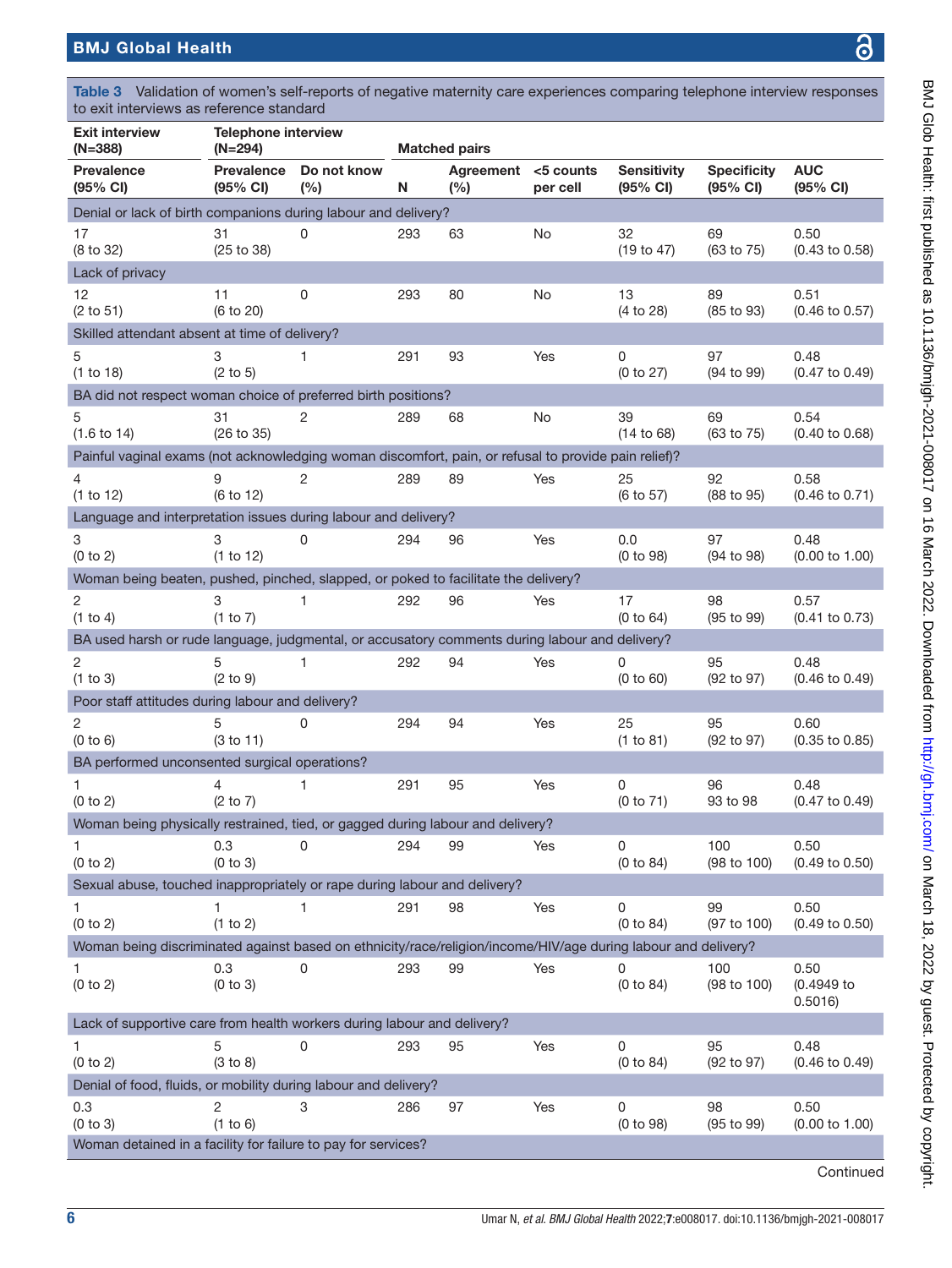| Table 3<br>Continued                                                                                                         |                                         |                       |                      |                  |                       |                                          |                                          |                                   |  |  |
|------------------------------------------------------------------------------------------------------------------------------|-----------------------------------------|-----------------------|----------------------|------------------|-----------------------|------------------------------------------|------------------------------------------|-----------------------------------|--|--|
| <b>Exit interview</b><br>$(N=388)$                                                                                           | <b>Telephone interview</b><br>$(N=294)$ |                       | <b>Matched pairs</b> |                  |                       |                                          |                                          |                                   |  |  |
| <b>Prevalence</b><br>(95% CI)                                                                                                | <b>Prevalence</b><br>$(95% \text{ Cl})$ | Do not know<br>$(\%)$ | N                    | Agreement<br>(%) | <5 counts<br>per cell | <b>Sensitivity</b><br>$(95% \text{ Cl})$ | <b>Specificity</b><br>$(95% \text{ Cl})$ | <b>AUC</b><br>(95% CI)            |  |  |
| 0.3<br>(0 to 2)                                                                                                              | 8<br>(4 to 16)                          |                       | 291                  | 91               | Yes                   | 0<br>(0 to 98)                           | 92<br>(88 to 96)                         | 0.46<br>$(0.00 \text{ to } 1.00)$ |  |  |
| BA used threats of withholding treatment or poor outcomes, blamed woman for poor outcomes to facilitate labour and delivery? |                                         |                       |                      |                  |                       |                                          |                                          |                                   |  |  |
| 0.2<br>(0 to 2)                                                                                                              | 5<br>$(2 \text{ to } 9)$                |                       | 292                  | 95               | Yes                   | $\Omega$<br>(0 to 98)                    | 95<br>(92 to 97)                         | 0.48<br>$(0.00 \text{ to } 1.00)$ |  |  |
| BA dismissed the concerns of woman during labour and delivery?                                                               |                                         |                       |                      |                  |                       |                                          |                                          |                                   |  |  |
| 0.1<br>(0 to 2)                                                                                                              | 4<br>(3 to 7)                           | 0                     | 293                  | 95               | <b>Yes</b>            | $\Omega$<br>(0 to 84)                    | 96<br>(93 to 98)                         | 0.48<br>$(0.47 \text{ to } 0.49)$ |  |  |

at exit except for 17% of women saying that they were denied or lacked a birth companion during labour and childbirth. Notably, however, four negative maternity care experience indicators increased in prevalence during the telephone survey, including more women feeling that the birth attendant had dismissed their concerns, that they lacked supportive care, that their choice of birth position was not respected, and even that they were retained in the facility for failing to pay for services. The very low reported negative maternity care experience prevalence at exit interview restricted our ability to do a detailed analysis of the validity of responses about negative maternity care experiences, but again we note that the AUC for all indicators was equivalent to that of a random guess.

In interpreting these results, we cannot discount alternative explanations beyond the poor validity of the data collection method itself, including the passing of time, location and whether and how reference standard measures of reported experience can be determined. For example, individual perspective and recall might change over time to become more, or less pronounced as the experienced is processed. We had originally planned for a shorter interval between exit and telephone interviews but were delayed by the emergence of COVID-19: we cannot know what difference this may have made to the results. Place of reporting might also have some influence over measures—women might not be able to report negative maternity care experiences while still in the facilities and feel better able to report negative maternity care experiences when in the safety of their own homes.

Studies on the validity of telephone interviews to derived positive and negative maternity care experience measures are limited and we are not aware of alternative findings from which to draw comparisons. Studies on validity of self-reported facility-based childbirth care conducted face-to-face found mixed results when assessing mothers recall of events that occurred during labour, childbirth and postnatal care. Mothers' report was less accurate for intervention coverage provided by health workers around the time of birth. At the same time, events that occurred during postnatal care tended to be reported more accurately. $30\frac{3134-36}{3134-36}$ 

Studies in India, Kenya and Tanzania that assessed concordance between observer and women's reports about negative maternity care events found that observers reported labour and childbirth negative maternity care events more frequently than women. The authors attributed the discordance to a range of issues including women underreporting negative maternity care experiences because of social norms, power dynamics, recall issues and mother's expectation of care. $37-40$ 

Our findings may also be affected by underreporting of service quality failure (ie, negative maternity care experience) in the exit survey. In response to the discordance observed between observers and women's self-report of disrespect and abuse Freedman *et al*, [37](#page-8-14) contemplates whose view is 'correct' or true—women's self-report or observer report? Whether the divergence comes from a measurement error or bias? Our findings add to this discussion calling into question the appropriateness of the concept of validity against a reference standard measure for experience of care measures.

We observed an association between mother's educational status and their reporting consistency, with being educated having a negative effect on agreement between reference standard and repeat interview; educated women became more negative about two positive maternity care experience measures over time. These findings require cautious interpretation due to the wide 95% CIs, for instance, a negative effect on agreement of between 0% and 25% on whether women had a support person present during labour and childbirth, and a negative effect on agreement of between 5% and 30% on whether women were asked which position they would like to deliver in. The literature is conflicting on the recall consistency of women with more education relative to non-educated women. More educated women are more likely to consistently recall measures such as birth weight or gestational age. But, they are also more likely to be more informed and have higher expectations of care quality, greater empowerment to report abuse or underestimate their positive care experiences.  $41-45$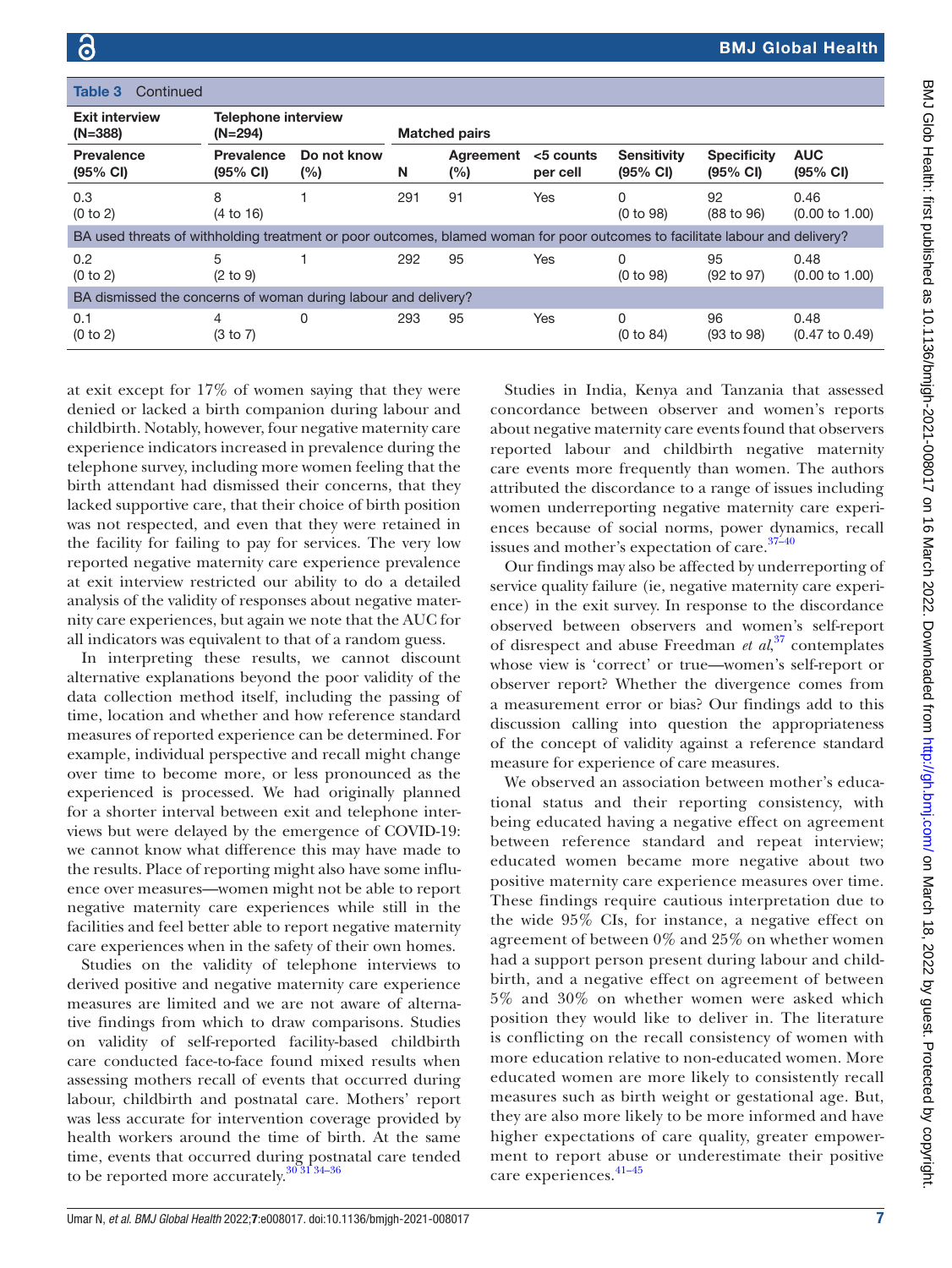## BMJ Global Health

#### Strengths and limitations

This study makes an important contribution to the literature evaluating measurement methods for tracking positive and negative maternity care experience. It suggests that it is possible to reach a diverse sample of mothers using telephone survey methods, achieving comparable characteristics to an exit survey sample in this setting. Regarding the reference standard, we used exit survey responses from women as they left facilities after childbirth, a 'best case' scenario in terms of recall consistency considering mothers were interviewed shortly following facility childbirth. $39$  However, any reference standard is subject to some degree of measurement error, depending on the context and the method used to obtained it.<sup>[31](#page-8-12)</sup> Women are likely to underestimate the prevalence of negative maternity care experience events and overestimate the prevalence of positive maternity care experience events when self-reporting, possibly due to the normalisation of certain negative maternity care practices or the fear of retaliation from the providers.[37 38 41 46](#page-8-14)

Regarding the follow-up telephone interview measure, we cannot know what influence a 14 month recall period had on accuracy. Studies using similar criterion validity methods with 13–15 months recall have previously been conducted.[35](#page-8-17) And 14-month recall is less than that of established household survey programmes which ask women to report on childbirth events that occurred in the preceding 2 or 5 years. To our knowledge, published validation studies to date have reported no relationship between recall period and accuracy of RMNCH indicators.[47–49](#page-8-18) Certainly, questions on experience of care are sensitive and prone to social desirability bias and to try to minimise this effect we used only women as data collectors who received intensive training, and improved clarity of questions through extensive piloting. Regarding our study sample, the study was conducted in 10 PHC facilities and nearly half of the mothers had no formal education, our findings may be more reflective of this type of population, and less generalisable to mothers with higher levels of education, or mothers who deliver in other types of facilities or at home. Our size of sample and the relatively low prevalence for some indicators meant that we were not able to disaggregate findings by the sociodemographic characteristics of respondents.

#### **CONCLUSIONS**

Our telephone interview method yielded similar sample characteristics as exit interviews, suggesting that telephone interviews are an interesting option to consider in this study setting. However, the follow-up telephone interviews did not yield the same results about experience of childbirth care as the exit interviews at the time of discharge. It may be that telephone interviews do not generate valid measures for tracking and improving facility-based childbirth experiences. But alternative hypotheses should be considered including that women's reported experience may legitimately change over time

and women's confidence to report their experiences may differ by place of interview.

#### Author affiliations

<sup>1</sup>Department of Disease Control, Faculty of Infectious and Tropical Diseases, London School of Hygiene & Tropical Medicine, London, UK <sup>2</sup>Institute for Global Health, Department of Epidemiology and Public Health, University College London Research, London, UK <sup>3</sup>Department of Maternal, Newborn, Child and Adolescent Health and Ageing, World Health Organization, Geneve, Switzerland 4 Sexual and Reproductive Health and Research, World Health Organizations, Geneva, Switzerland

5 Data Research and Mapping Consult Limited, Abuja, FCT, Nigeria

<sup>6</sup> Executive Office, State Primary Health Care Development Agency, Gombe, Nigeria

Twitter Özge Tuncalp [@otuncalp](https://twitter.com/otuncalp)

Acknowledgements The authors would like to thank the Gombe State Primary Health Care Development Agency, Gombe State Ministry of Health, our partners, the Society for Family Health and Pact Nigeria. We are thankful to Dr Theresa DIAZ, Department of Maternal, Newborn, Child and Adolescent Health and Ageing, World Health Organization, Mr Dahiru Ribadu (DRMC), fellow researchers and collaborators who supported the study. Finally, we are most grateful to mothers, their families, the health workers and data collectors.

Contributors NU, TM, JS and ZH conceptualised and designed the study. NU and NUS coordinated data collection. NU, TM and AAB conducted the analysis. NU drafted the manuscript. All authors revised the manuscript and provided critically important intellectual content. All authors read and approved the final manuscript. NU is responsible for the overall content as guarantor.

Funding This work was supported by IDEAS - Informed Decisions for Actions to improve maternal and newborn health ([http://ideas.lshtm.ac.uk\)](http://ideas.lshtm.ac.uk), which is funded through a grant from the Bill & Melinda Gates Foundation to the London School of Hygiene & Tropical Medicine. (Gates Global Health Grant Number: OPP1149259).

Competing interests None declared.

Patient and public involvement Patients and/or the public were involved in the design, or conduct, or reporting, or dissemination plans of this research. Refer to the Methods section for further details.

Patient consent for publication Not applicable.

Ethics approval This research was conducted with approval from the Federal Ministry of Health Abuja, Nigeria, the State Ministry of Health Gombe State, Nigeria and the London School of Hygiene & Tropical Medicine (reference 12181). The free signed and verbal informed consent of all interviewees was obtained.

Provenance and peer review Not commissioned; externally peer reviewed.

Data availability statement Data are available upon reasonable request.

Supplemental material This content has been supplied by the author(s). It has not been vetted by BMJ Publishing Group Limited (BMJ) and may not have been peer-reviewed. Any opinions or recommendations discussed are solely those of the author(s) and are not endorsed by BMJ. BMJ disclaims all liability and responsibility arising from any reliance placed on the content. Where the content includes any translated material, BMJ does not warrant the accuracy and reliability of the translations (including but not limited to local regulations, clinical guidelines, terminology, drug names and drug dosages), and is not responsible for any error and/or omissions arising from translation and adaptation or otherwise.

Open access This is an open access article distributed in accordance with the Creative Commons Attribution 4.0 Unported (CC BY 4.0) license, which permits others to copy, redistribute, remix, transform and build upon this work for any purpose, provided the original work is properly cited, a link to the licence is given, and indication of whether changes were made. See: [https://creativecommons.org/](https://creativecommons.org/licenses/by/4.0/) [licenses/by/4.0/](https://creativecommons.org/licenses/by/4.0/).

#### ORCID iDs

Nasir Umar <http://orcid.org/0000-0001-5119-0092> Joanna Schellenberg <http://orcid.org/0000-0002-0708-3676> Antoinette Alas Bhattacharya<http://orcid.org/0000-0001-5400-9383> Özge Tunçalp <http://orcid.org/0000-0002-5370-682X>